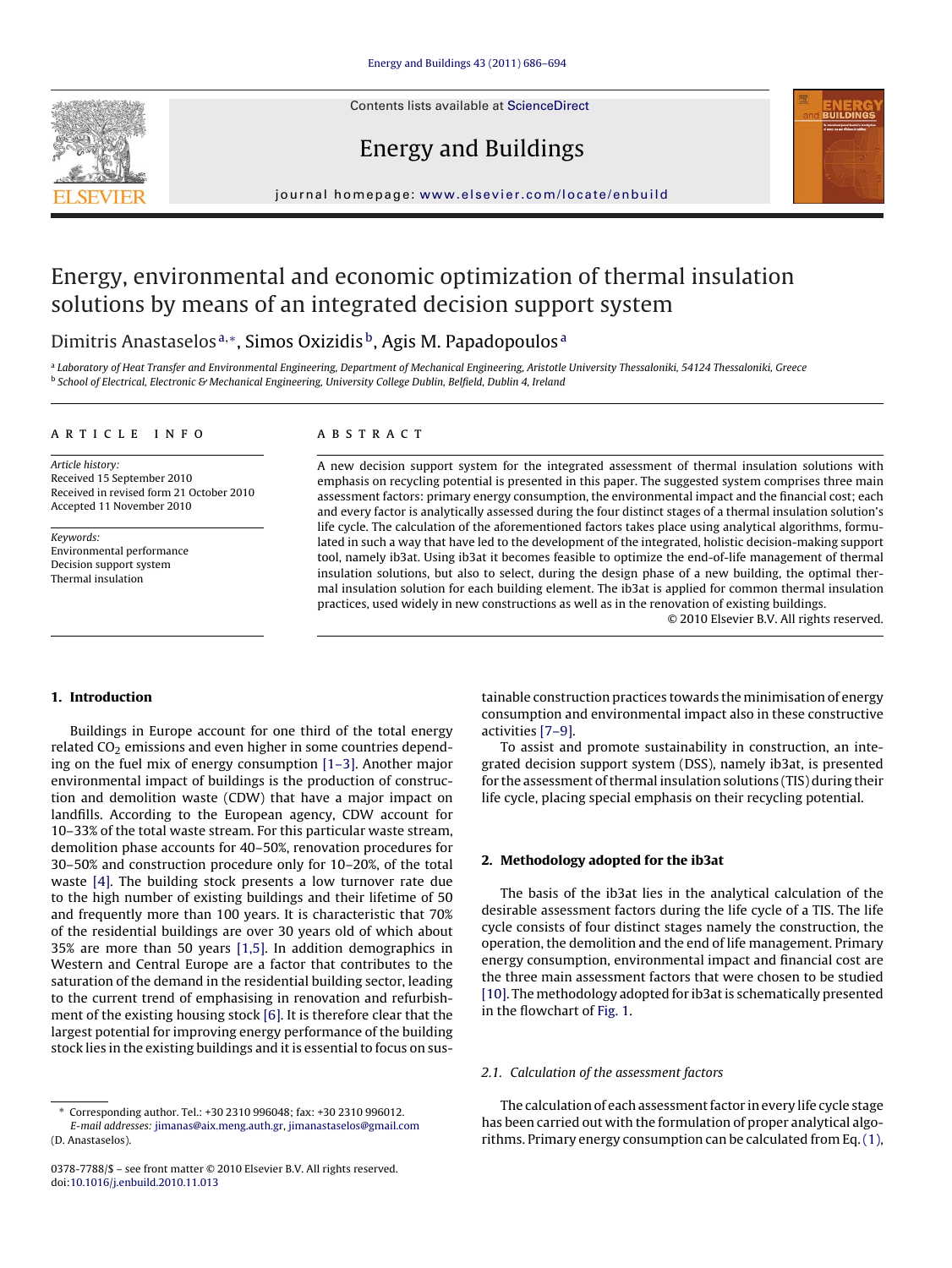#### <span id="page-1-0"></span>**Nomenclature**

- A external surface  $(m^2)$
- $CA$  disposal cost ( $\in$ /kg)
- $CA(D; R)$  total cost for processing waste produced from demolition  $(D)$ ; deconstruction  $(R)$  in a waste management facility  $(\in)$
- $(C; EC; EIA)C$  cost  $(C)$ ; primary energy consumption  $(EC)$ ; environmental impact assessment factor during construction phase  $(\in;M]$ ;unit of factor)
- CCS maximum capacity of transport vehicle (kg)
- $C(D;R)$  total cost for demolition (D); deconstruction  $(R) \in$
- $(C; EC; EIA)$ DR cost  $(C)$ ; primary energy consumption  $(EC)$ ; environmental impact assessment factor during demolition phase  $(\in;M]$ ; unit of factor)
- $CO(C;H)$  cost during operation phase  $(C:$  cooling period:  $H$ : heating period)  $(\in)$
- $(C; EC; EIA)$ OHC cost  $(C)$ ; primary energy consumption  $(EC)$ ; environmental impact assessment factor during operation phase  $(\in;M]$ ; unit of factor)
- $CT(D;R)$  total cost for the transportation of waste produced from demolition  $(D)$ ; deconstruction  $(R)$  to a waste management facility  $(\in)$
- $(C; EC;EIA)$ TIS total cost  $(C)$ ; primary energy consumption (EC); environmental impact assessment (life cycle)  $(\in;M]$ ;unit of factor)
- (C;EC;EIA)TS transportation cost (C); primary energy consumption (EC); environmental impact assessment factor per kilometer  $(\in/km;M]/km;$ unit of factor/km)
- $(C; EC;EIA)$ WM cost  $(C)$ ; primary energy consumption  $(EC)$ ; environmental impact assessment factor during end-of-life management phase  $(\in ; M]$ ;unit of factor) d density  $(kg/m^3)$
- ECA primary energy consumption for transportation of waste to a waste management facility (MJ/kg)
- $ECA(D;R)$  total primary energy consumption for processing waste produced from demolition (D); deconstruction  $(R)$  in a waste management facility  $(MI)$
- $EC(D;R)$  total primary energy consumption for demolition  $(D)$ ; deconstruction  $(R)$   $(M)$
- $ECO(C;H)$  primary energy consumption during operation phase (C: cooling period; H: heating period) (MJ)
- $ECT(D;R)$  total primary energy consumption for the transportation of waste produced from demolition (D); deconstruction  $(R)$  to a waste management facility  $(MI)$
- ECTS(A;B;I) primary energy consumption for transportation of not able to be recovered mixed insulation waste  $(A)$ ; demolition waste, excluding insulation  $(B)$ ; recovered clean insulation waste (I) from the implementation of deconstruction (MJ/km)
- $EIAA(D;R)$  environmental impact assessment factor for processing demolition  $(D)$  or deconstruction  $(R)$  waste in a waste management facility (unit of factor)
- $EIA(D;R)$  environmental impact assessment factor for demolition  $(D)$ ; deconstruction  $(R)$  (unit of factor)
- EIAFeqC environmental impact assessment factor during construction phase (unit of factor)
- EIAO(C;H) environmental impact assessment factor during operation phase (C: cooling period; H: heating period) (unit of factor)

|                  | $EIAT(D;R)$ environmental impact assessment factor for the |
|------------------|------------------------------------------------------------|
|                  | transportation of demolition $(D)$ ; deconstruction $(R)$  |
|                  | waste to a waste management facility (unit of factor)      |
| <b>NR</b>        | normalized value of assessment factor $(-)$                |
| PC               | value of assessment factor per citizen of the country      |
|                  | where the methodology is applied (unit of factor)          |
| PR               | coefficient of recovery of clean insulation waste $(-)$    |
| <b>OBB</b>       | quantity of building materials (excluding insula-          |
|                  | tion)(kg)                                                  |
| OBI              | quantity of insulation materials (kg)                      |
| QDM              | quantity of materials derived from the implemen-           |
|                  | tation of demolition (kg)                                  |
|                  | QRM(A;B;I) quantity of not able to be recovered mixed      |
|                  | insulation waste (A); demolition waste, excluding          |
|                  | insulation $(B)$ ; recovered clean insulation waste $(I)$  |
|                  | produced from the implementation of deconstruc-            |
|                  | tion (kg)                                                  |
| $\boldsymbol{R}$ | value of assessment factor (unit of factor)                |
| Rating           | total rating $(-)$                                         |
| <b>SD</b>        | number of routes necessary for the transportation          |
|                  | of waste to a waste management facility $(-)$              |
| <b>SED</b>       | bulking factor $(-)$                                       |
|                  | $SR(A;B;I)$ number of necessary containers for transporta- |
|                  | tion of not able to be recovered mixed insulation          |
|                  | waste $(A)$ ; demolition waste, excluding insulation       |
|                  | $(B)$ ; recovered clean insulation waste $(I)$ from the    |
|                  | implementation of deconstruction $(-)$                     |
| t                | thickness (m)                                              |
| <b>TD</b>        | distance from the waste management facility (km)           |
| y                | on/off variable $(-)$                                      |
| years            | operating time (number of years)                           |
| z                | on/off variable $(-)$                                      |
| Subscripts       |                                                            |
| i                | thermal insulation solution                                |
| $\boldsymbol{j}$ | insulation material                                        |
| $\mathfrak l$    | waste management facility                                  |
| $\mathfrak{g}$   | assessment factor                                          |

financial cost from Eq. (2) and environmental impact from Eq. [\(3\).](#page--1-0)

$$
ECTIS_i = ECC_i + ECOHC_i + ECDR_i + ECWM_i = \sum_{j=1}^{n} t_{ij} \cdot d_{ij} \cdot ECC_{ij}
$$
  
+ 
$$
[(ECOH_i + ECC_i) \cdot years] + \sum_{j=1}^{n} t_{ij} \cdot d_{ij} \cdot ECDR_{ij}
$$
  
+ 
$$
\sum_{j=1}^{n} t_{ij} \cdot d_{ij} \cdot ECWM_{ij}
$$
 (1)

 $CTIS_i = CC_i + COHC_i + CDR_i + CWM_i$ 

$$
= \sum_{j=1}^{n} t_{ij} \cdot d_{ij} \cdot CC_{ij} + [(COH_i + COC_i) \cdot years]
$$
  
+
$$
\sum_{j=1}^{n} t_{ij} \cdot d_{ij} \cdot CDR_{ij} + \sum_{j=1}^{n} t_{ij} \cdot d_{ij} \cdot CWM_{ij}
$$
 (2)

 $EIATIS_i = EIAC_i + EIAOHC_i + EIADR_i + EIAWM_i$